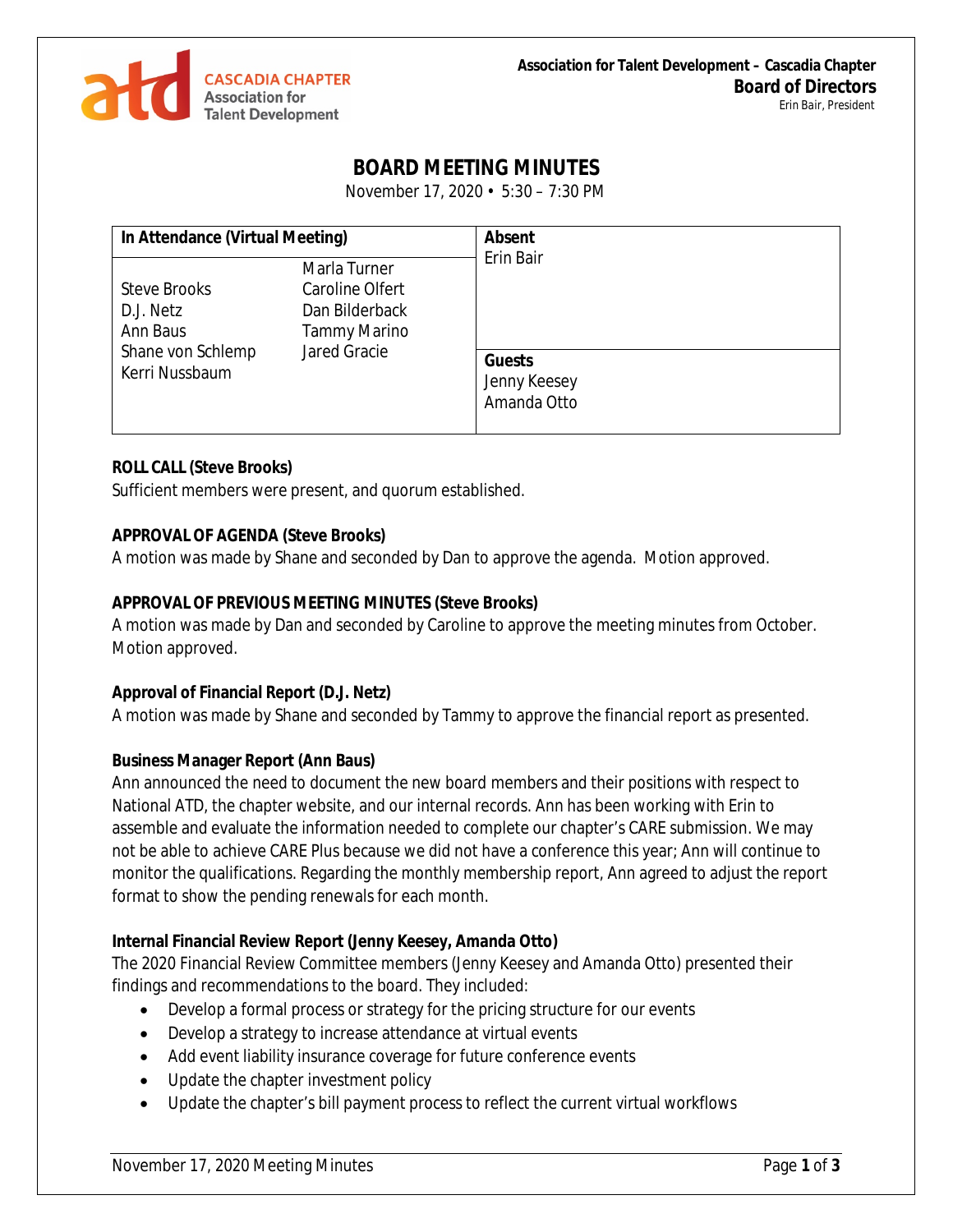• Initiate a project to review archived chapter documents against the chapter's record retention schedule

Ann Baus will draft responses to the findings and recommendations for discussion at the December board meeting.

#### **STANDING AGENDA ITEMS**

**Director Reports:** Each board member provided updates to their assignments from Monday.com.

**Monthly Chapter Meeting:** Discussion for the January meeting will take place during the December board meeting.

**ATD CARE Moment:** To achieve CARE Plus, our chapter needs to achieve 45% Power Membership in December.

#### **NEW BUSINESS**

**Annual Financial Review:** The annual internal financial review was completed on October 15th. The financial review committee's report is scheduled to be delivered to board members during the week of November 2<sup>nd</sup>. The committee will present their findings and recommendations during the November board meeting.

**Annual Member Survey:** The survey is ready and will be released to members in November.

**Business Continuity Plan:** Ann and D.J. will complete a final review of the revised continuity plan.

**2021 Budget Process:** D.J. asked all board members to make individual appointments with him in November so that he can prepare a draft budget for 2021. The goal is to engage in sufficient planning and forecasting to arrive at a draft budget that can be approved during the December board meeting.

**Updating FOT Presentation Materials:** Tammy and Caroline expressed the need to engage the FOT instructors to update their course materials, especially for delivery over virtual formats. This effort will be accounted for in the budget planning process. The first FOT series is scheduled for February 4<sup>th</sup> and  $5^{\text{th}}$ .

**Member Benefit – Stamp Card Program:** Erin initiated an analysis of the stamp card member benefit, observing that during pandemic conditions, we lack the process and structure to deliver the program. The board discussed the need to adjust the program to include virtual events, perhaps in a proactive manner, while evaluating the value prop for members. Jared agreed to benchmark similar programs from other chapters. Marla made a motion to remove the stamp card page from the web site until the program can be updated. Tammy seconded the motion, and it was approved.

**Board Retreat:** The first board retreat for the 2021 year will be held sometime in January. Steve will coordinate schedules with board members to determine a date.